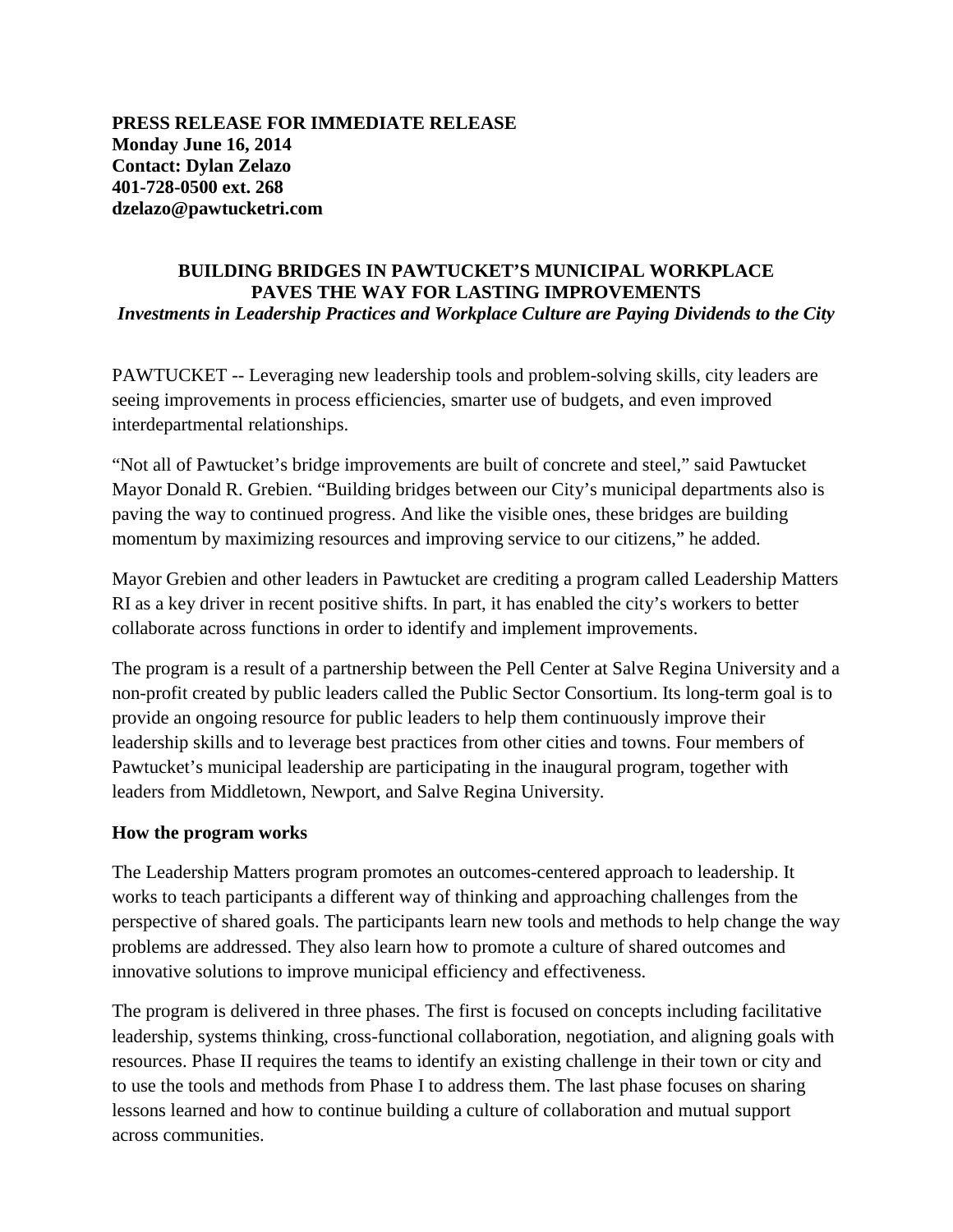As the program steward for Pawtucket, Mayor Grebien nominated the City's other three participants. In a bold move, he selected city Director of Finance Joanna L'Heureux and the CFO of the School Department Melissa Devine-- two departments that are working to build shared systems and improved services. The fourth participant is Director of Constituent Services Dylan Zelazo.

## **Changing the culture of local government**

"Even though we've only completed the first phase of the program, already we're seeing tangible improvements in operational efficiency – which means we're more effectively using our human and financial resources," said program participant Dylan Zelazo, director of constituent services and communications. "We also realized that whether you're a natural leader or someone who needs to work at it, public leadership is a profession like any other. Skills and practices can be learned and improved," he added.

This training is translating into hard dollar savings and improved efficiencies. Melissa Devine, Pawtucket School Department's CFO and fellow program participant said, "Traditionally, my team faced differences with the city's Finance team. When the going gets tough, our groups are no different than other workplaces. We become frustrated with each other and focus on the symptoms of the problem. This was one of the most useful and impactful programs of my career, because what we've learned has made such a difference," she said.

Devine and Pawtucket CFO Joanna L'Heureux learned strategies to help their teams to work together, moving beyond the symptoms to identify the real causes, which often are broken or misaligned systems. One they identified was the fact that the two departments were using different software systems for accounting, purchasing, personnel and payroll. The inefficiencies and disconnectedness of the computer systems was maligning efficiency and straining relationships.

"By integrating each team's program – essentially getting the systems to 'talk' to each other - our teams literally were on the same page when it came to running reports and looking at data," said L'Heureux. "And because of our improved interpersonal communication and working relationships, we're also working to do things like ordering supplies together, which lowers our prices due to the combined volume," she added.

"It's not easy to shift the culture, but once we started seeing it work, it motivated us to do even more. It was like 'Wow, this stuff really works!'" said L'Heureux. Now, the teams even hold joint staff meetings. In April, L'Heureux was named CFO of the Year by the Providence Business News in part due to her significant contributions to improving efficiencies and reducing costs.

Public Works and Zoning also are working to improve the way that they work. Key topics for their teams are improving management of resources and shifting the way they interact with members of the public by treating them like a business would treat its customers.